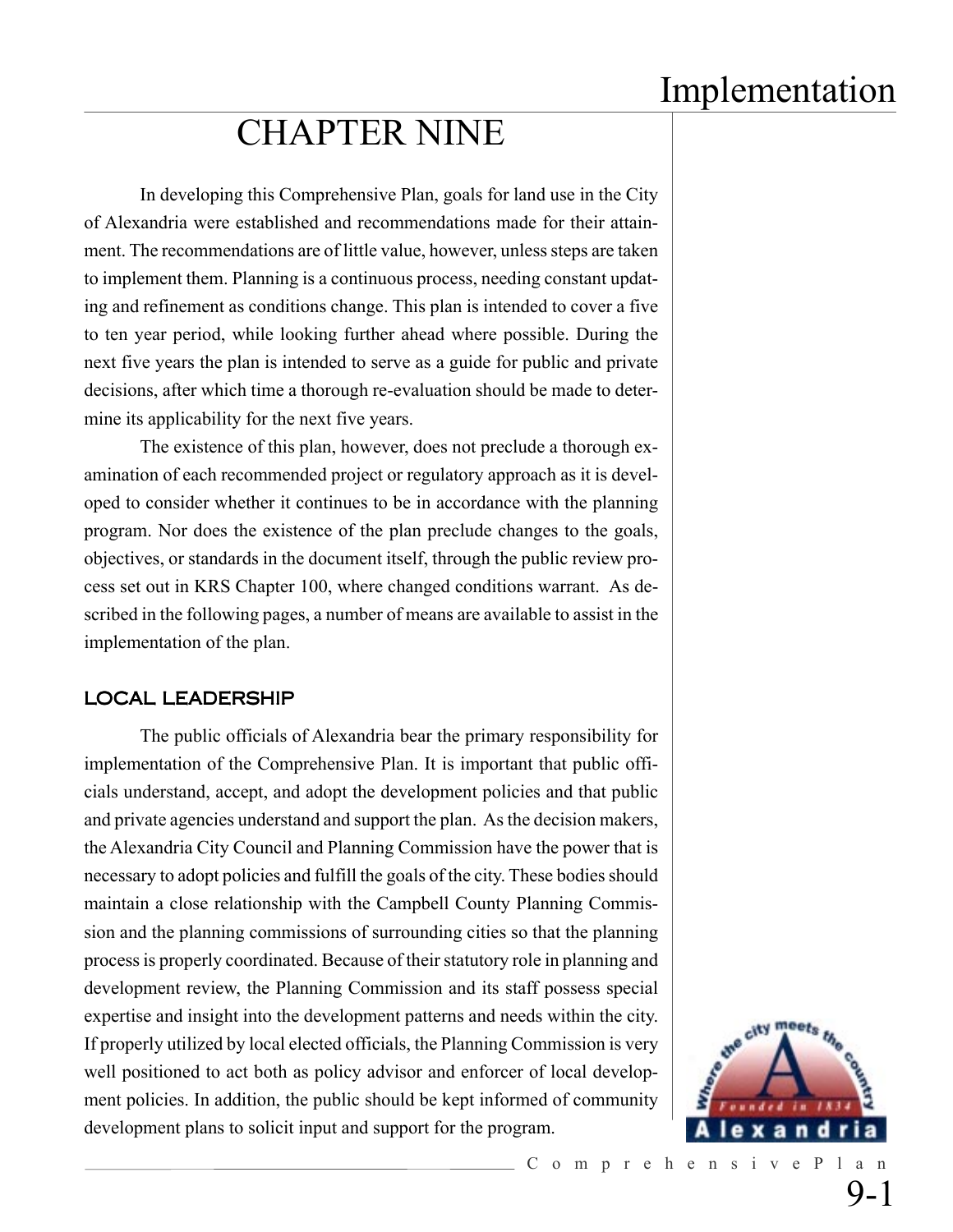In order to effectively and efficiently implement the policies and recommendations contained in the Comprehensive Plan, the planning commission in conjunction with the city council should consider hiring full or part time planning personnel. This person should serve as liaison to the city council and other planning entities in the county in order to better coordinate growth and development policies within the city and Campbell County on a on-going basis. In addition, staff should be responsible for daily administration of the planning program by issuing permits, coordinating inspection of improvements and enforcement activities, as well as providing the planning commission with staff reports for development proposals in the city. Having a person on staff would streamline the application process, increase consistency in permitting and review of development proposals, and assist the planning commission to provide ongoing, efficient service to citizens of Alexandria.

### ADDITIONAL STUDIES

Prior to updating the Alexandria's Zoning Ordinance and Subdivision Regulations, city officials should also consider conducting additional studies for the Old Town District in order to develop more specific design standards and participate in the Renaissance Kentucky Program for funding of improvements in this area. In addition, another study should be conducted to determine the feasibility of redeveloping the U.S. 27 corridor prior to additional improvements and realignment of this roadway in order to:

-facilitate clustering of commercial uses -eliminate numerous access points -create a more aesthetically pleasing entrance corridor to the city -increase opportunities for multi-modal transportation -improve linkages to recreational and residential areas.

In conjunction with the Campbell County Transportation and Recreational Planning Processes, the city should work with the county in order to identify open space/recreational areas, pedestrian and bikeways, and methods of creating multi-modal linkages between recreational areas.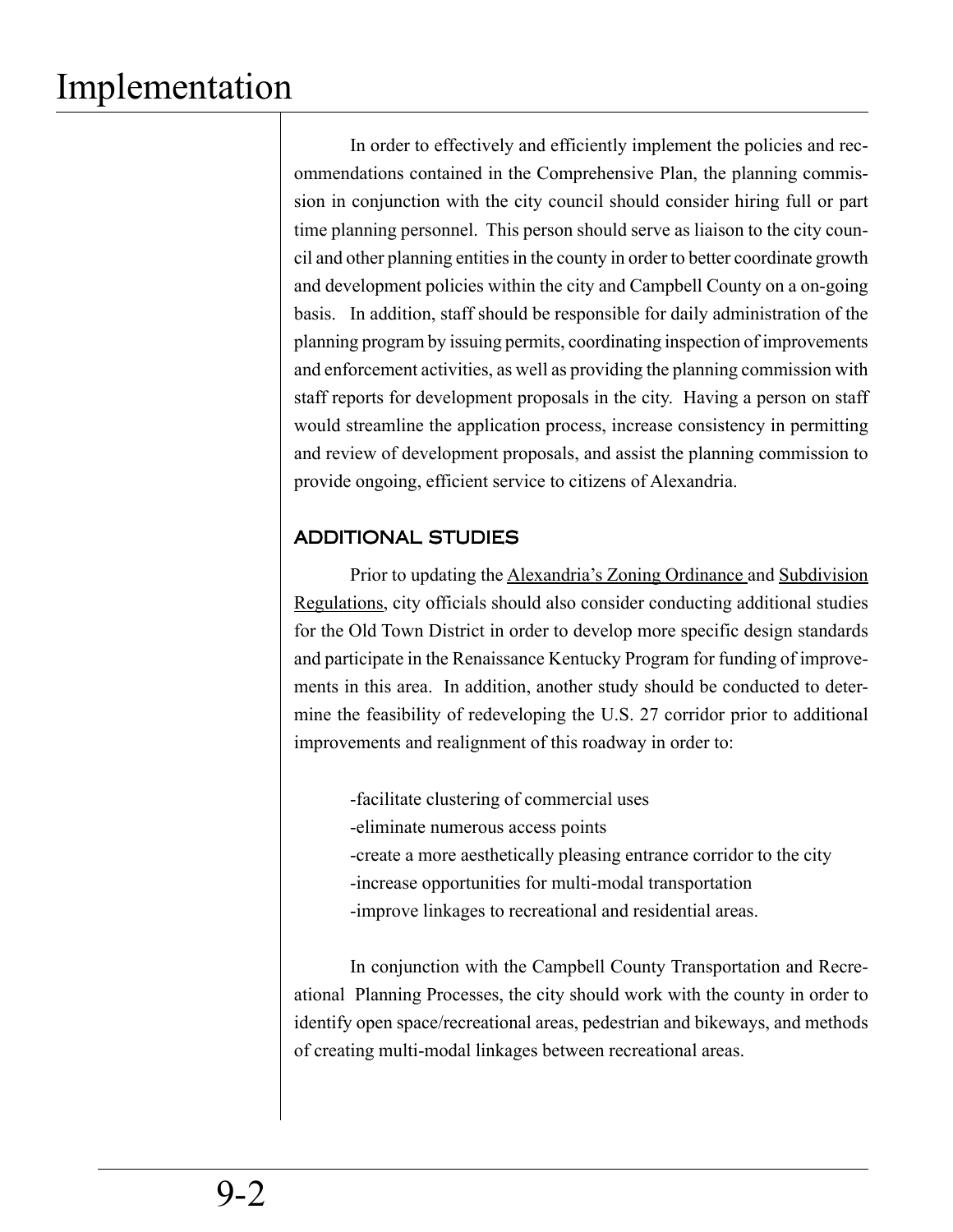#### SUBDIVISION REGULATIONS

The subdivision of land is the initial step in the process of building a community. Subdivision regulations are locally adopted regulations that serve to govern the conversion of raw land into building sites. The quality of the subdivisions and the standards that are built into them determine the form and character of a community. Once land has been divided into blocks and lots, streets built, and utilities are installed, a development pattern is permanently established and unlikely to be changed. For generations the entire community and the individuals who live in the subdivision will be influenced by the quality and character of subdivision design. Therefore, subdivision regulations applied in advance of development provide a community with its only opportunity to ensure that its new neighborhoods are properly designed.

Subdivision regulations play a crucial role in establishing standards for new development. Good standards help assure effective traffic patterns, adequate streets, adequate water pressure for domestic use and fire fighting capacity, adequate provision for sewerage, storm water drainage, appropriate spacing between buildings and between streets and buildings, adequate recreational facilities, and an aesthetically pleasing environment.

It is recommended that the subdivision regulations be reviewed and updated as necessary after final adoption of the comprehensive plan. Several areas that should be reviewed and modified are more stringent access management requirements and integration of (or reference to) the new storm water management standards administered by Sanitation District No. 1. In addition, subdivision regulations should also address minimum standards for the creation of open space, greenway corridors and the inclusion of bike paths, walking trails and sidewalks in all developments, especially where indicated on Figure 6-4 of this plan. Updates to the subdivision regulations, approved since the last printing (i.e. conservation subdivision standards), should also be integrated into the existing document.

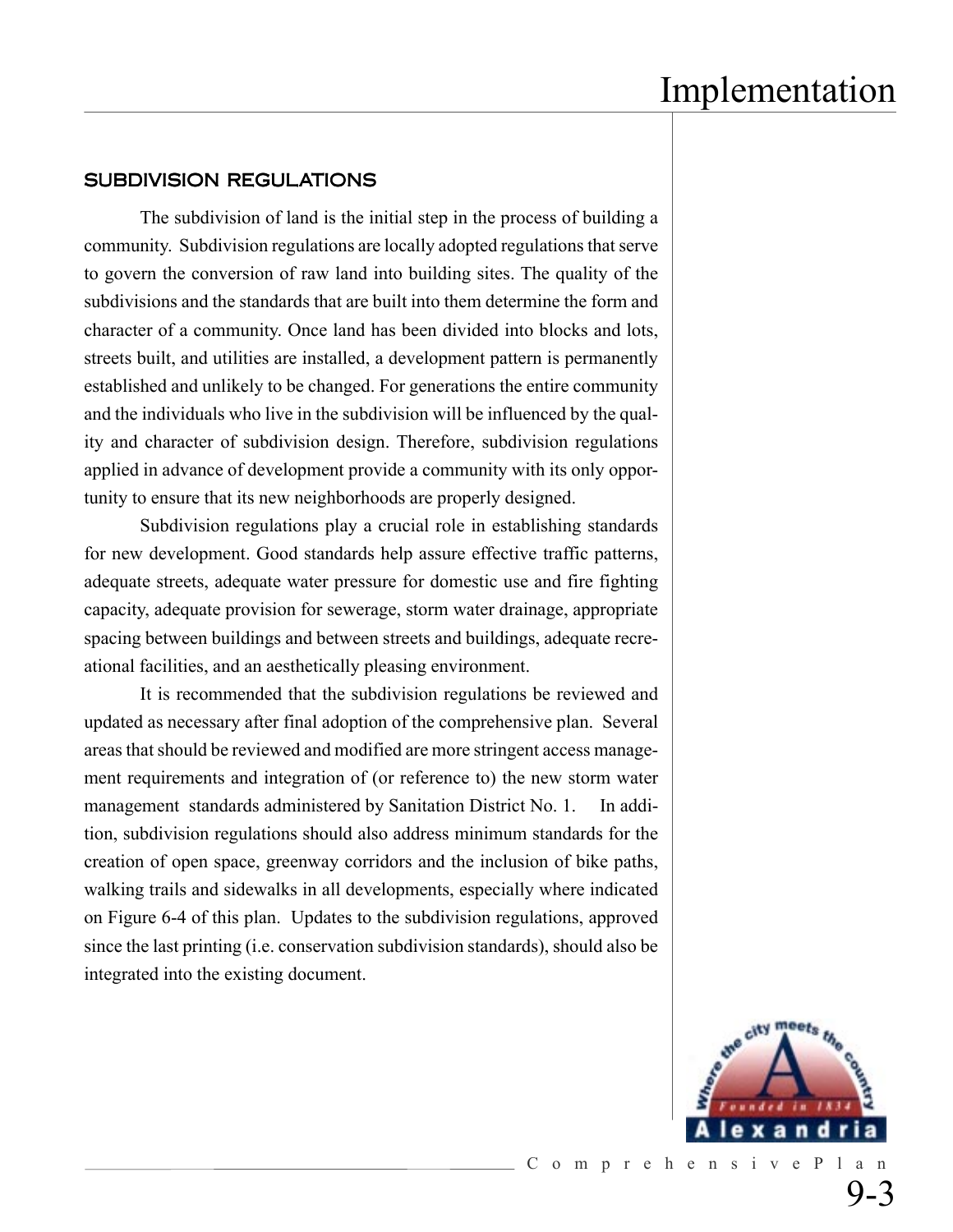## **ZONING**

The zoning ordinance is considered to be one of the principal tools for implementing the land use plan. Zoning generally divides the community into exclusive use districts - agricultural, residential, commercial, and industrial specifying the particular uses that will be allowed in each district. Standards are then set for each district which regulate uses permitted, density of population and structures, lot sizes, percent of lots coverage by buildings, building setbacks and off-street parking. The theory behind separation of uses through zoning is that of protecting property values by preventing incompatible uses from locating next to one another. Zoning implements the land use plan because the use districts are based upon the land development policies established in Chapter 8 of the plan. Alternate approaches to strict use separation are also available. Performance standards may be developed to regulate permissible impacts of each land use on neighboring uses and on community services. In theory this would allow any mix of land uses within an area as long as negative impacts on neighboring uses could be controlled. Some of the methods that could be required to control potentially negative impacts could include buffering along property boundaries, special sound proofing and lighting of structures, and altering traffic patterns on site. A combination of the above approaches is also possible. Such an approach could include a separation of uses into broad categories, such as residential, commercial, industrial, and agricultural. Within these broad categories, standards could be provided to determine the appropriate type or density of development based on site factors (for example, soils, slope, and drainage characteristics), compatibility with neighboring uses, and availability of needed services (for example, road capacity, availability of central water or sewer, and school capacity).

Upon final adoption of the comprehensive plan, the zoning ordinance should be reviewed and updated as necessary to implement the comprehensive plan. In addition to incorporating changes (Conservation Subdivisions, Planned Unit Development, etc.) that have occurred since the last printing of the document, the planning commission should review standards for the development of industrial uses and modify current regulations concerning sexually oriented businesses in order to be consistent with the findings and recommendations contained in the study conducted by Duncan and Associates for Kenton and Campbell Counties.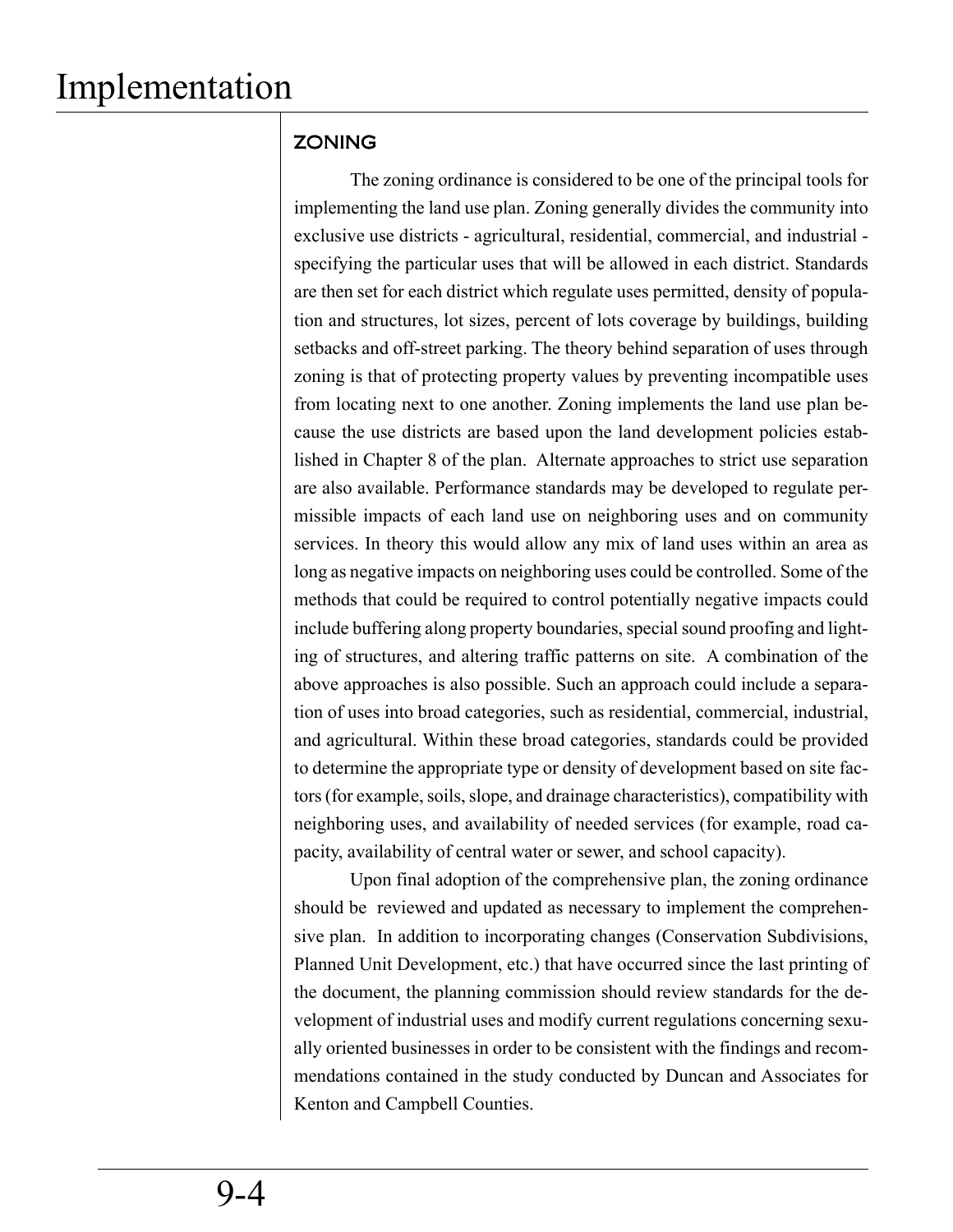#### SITE PLAN REVIEW

An important element of regulating any land use is site plan review. While zoning specifies permitted uses of land, site plan review is the means by which the quality of new development is protected through evaluation of the proposed layout and design. It is also the means by which potentially negative impacts on neighboring uses are controlled. Where more intense uses abut less intense uses, for example a neighborhood shopping center next to a residential area, site plan review is the appropriate tool to evaluate potential noise and traffic impacts. The importance of a professional review of site plans should therefore not be underestimated.

It is recommended that the Planning Commission review their current site plan review procedures to determine if additional coordination with other agencies is warranted or if formulation of a site plan review committee could streamline the current review and approval process. In addition, the planning commission should consider the implementation of, or amendment to, existing policies to efficiently coordinate the storm water review process with Sanitation District No. 1.

#### CODE ENFORCEMENT

Codes are governmental requirements placed on private uses of land to protect the occupants from the hazards of living and working in unsound, unhealthy, or otherwise dangerous structures or conditions. Building, plumbing, electrical and fire codes provide minimum standards for the construction of both new buildings and the alteration of existing structures. The housing code provides that existing dwellings must be maintained in a safe and sanitary manner. Structures that are considered unfit for human habitation may be condemned and removed. Other regulations, such as health department regulations, provide minimum standards for on site septic installations. These codes apply to the community as a whole and are uniform in nature. In some cases the local government may establish its own standards, or the state may dictate a uniform or minimum set of standards for the commonwealth. In order for these codes to be useful an inspection system must be maintained with qualified inspectors enforcing the regulations in the code. Inspectors may be employed by the state to staff district offices or may be locally hired to enforce local codes.

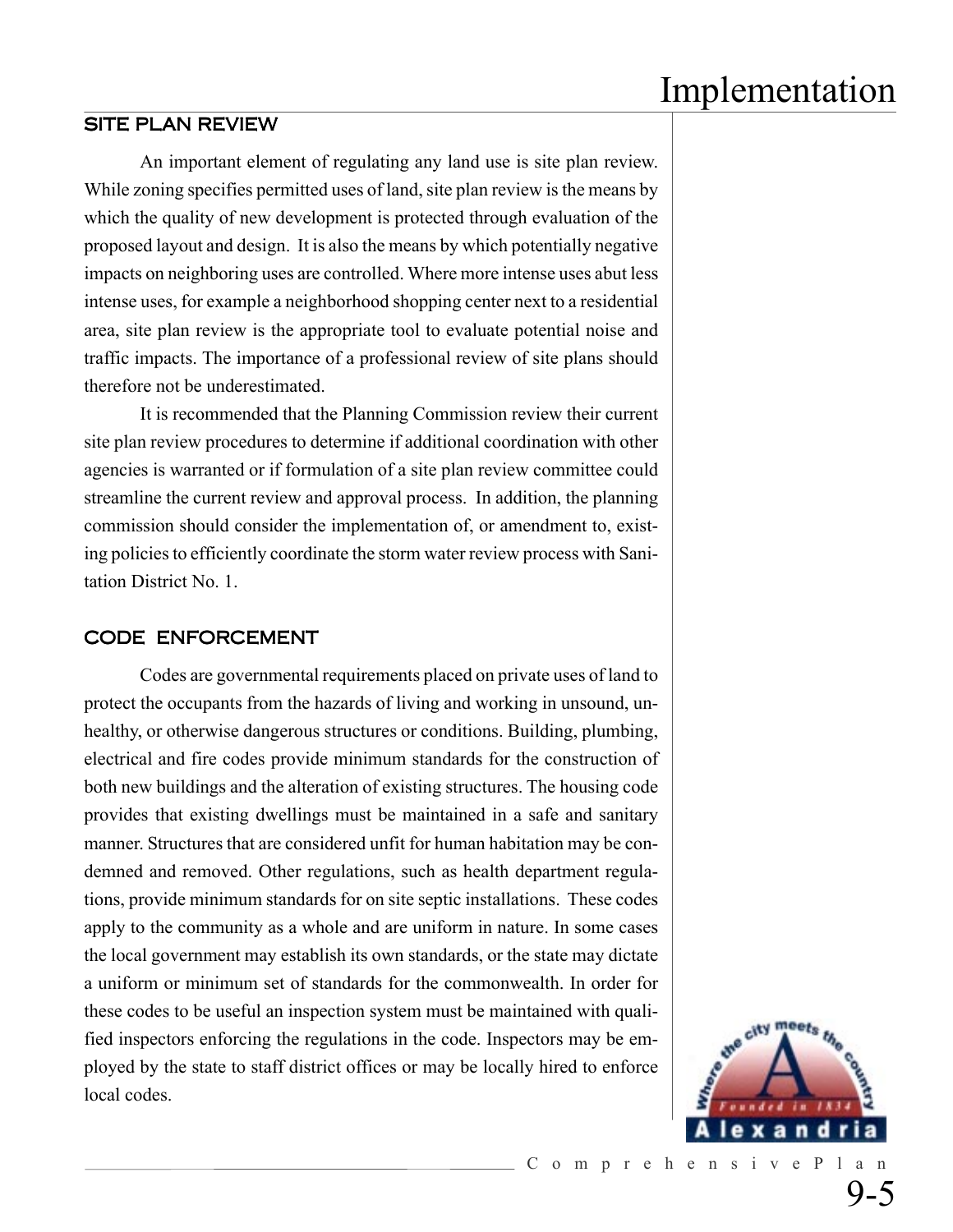At the present time, code enforcement for new construction seems adequate. However, it is recommended that the planning commission review procedures to address violations of the zoning ordinance and inspection of subdivision improvements in order to insure uniform enforcement and compliance with existing regulations. In addition, the city council may want to consider the adoption of a property maintenance code.

#### ROAD MANAGEMENT PLAN

The development of recommended highway improvements in Campbell County is dependent primarily on the Kentucky Transportation Cabinet, Department of Highways. However, much responsibility rests on the local units of government. Local agencies must work among themselves and Department of Highways to resolve differences with respect to location and features of particular road improvements. Local groups must actively support highway improvements in their areas. They must also be prepared, when required, to provide rights-of-way, for example. Local groups also have the responsibility of helping to maintain the traffic-carrying capacity of major streets and roads by developing appropriate land use planning practices, subdivision regulations, and zoning ordinances. Roads not maintained by the State Department of Highways are maintained by the fiscal court or the cities. The responsibility for making improvements to these roads also rests with local agencies. It is important that a systematic method of inventorying conditions on these roads and scheduling needed maintenance and improvements be established in the form of county and city road management plans. Scheduling should be based on established criteria, such as volume of traffic, severity of need, etc. In addition, the plan should be integrated into a multi-year capital improvements program for the county and cities.

At the present time, a systematic road management plan is not in effect for Alexandria as the city has committed its resources to improve Viewpoint Drive over the next several years. Once this project is complete, the City of Alexandria may want to consider a adopting a more formal capital improvements program as well as continue to commit increasing resources to street maintenance as the city continues to develop. In addition, the city should also work with Campbell County to coordinate multi-modal transportation initiatives and schedule improvements to county streets immediately adjacent to the city which are undersized, unpaved and in very poor condition.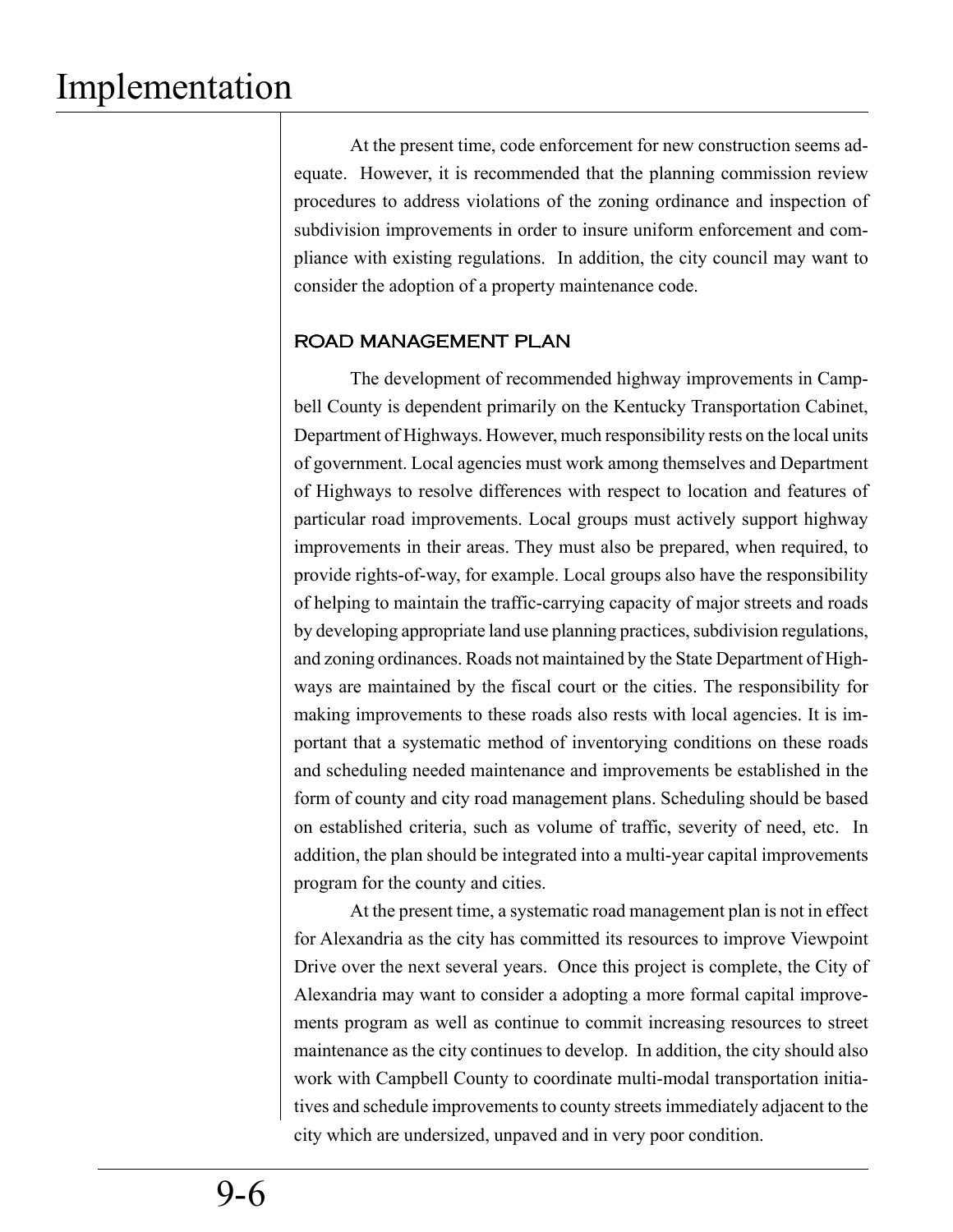## PUBLIC IMPROVEMENTS PROGRAM AND CAPITAL BUD-GET

The capital improvements budget is a method used by governmental units for scheduling the financing of a public improvements program which can be realized during a definite period of time, normally six years, on a systematic basis. This budget contains detailed improvement proposals including cost estimates. It should also be carefully coordinated with the financial resources and debt service structures of the community.

The first year of a capital budget should be adopted by the governing body as a part of its annual budget. The capital budget should be reviewed annually and extended for one year with the first year being adopted as the current annual budget. Such a program could assist the city to proactively plan for street improvements, redevelopment in the Old Town District and U.S. 27 corridor, and the creation of a community-wide pedestrian/bikeway system.

#### PUBLIC PARTICIPATION

Community acceptance and cooperation is essential to the success of a comprehensive plan. The ideas and support of local civic clubs, neighborhoods groups and community clubs, private citizens, business and industrial leaders are needed to implement a successful community improvement project. A large part of achieving successful citizen participation is through a public education program designed to permit a two way flow of information between the citizens and the planning commission, county, and cities. Experience has shown that such a public information program provides a valuable sounding board from which valid suggestions and criticisms usually result.

As development policies, ordinances, regulations are revised it is recommended that various public workshops be held to obtain meaningful input into the planning process. In addition, it is recommended that the planning commission develop a link to the city's website to facilitate public access to planning documents such as the Comprehensive Plan, Zoning Ordinance, Subdivision Regulations, Forms and Applications, planning commission schedule and meeting minutes, etc. Allowing the public access to forms and other documents would effectively reduce the amount of time that city personnel spend answering general information questions about the city's planning program.



9-7